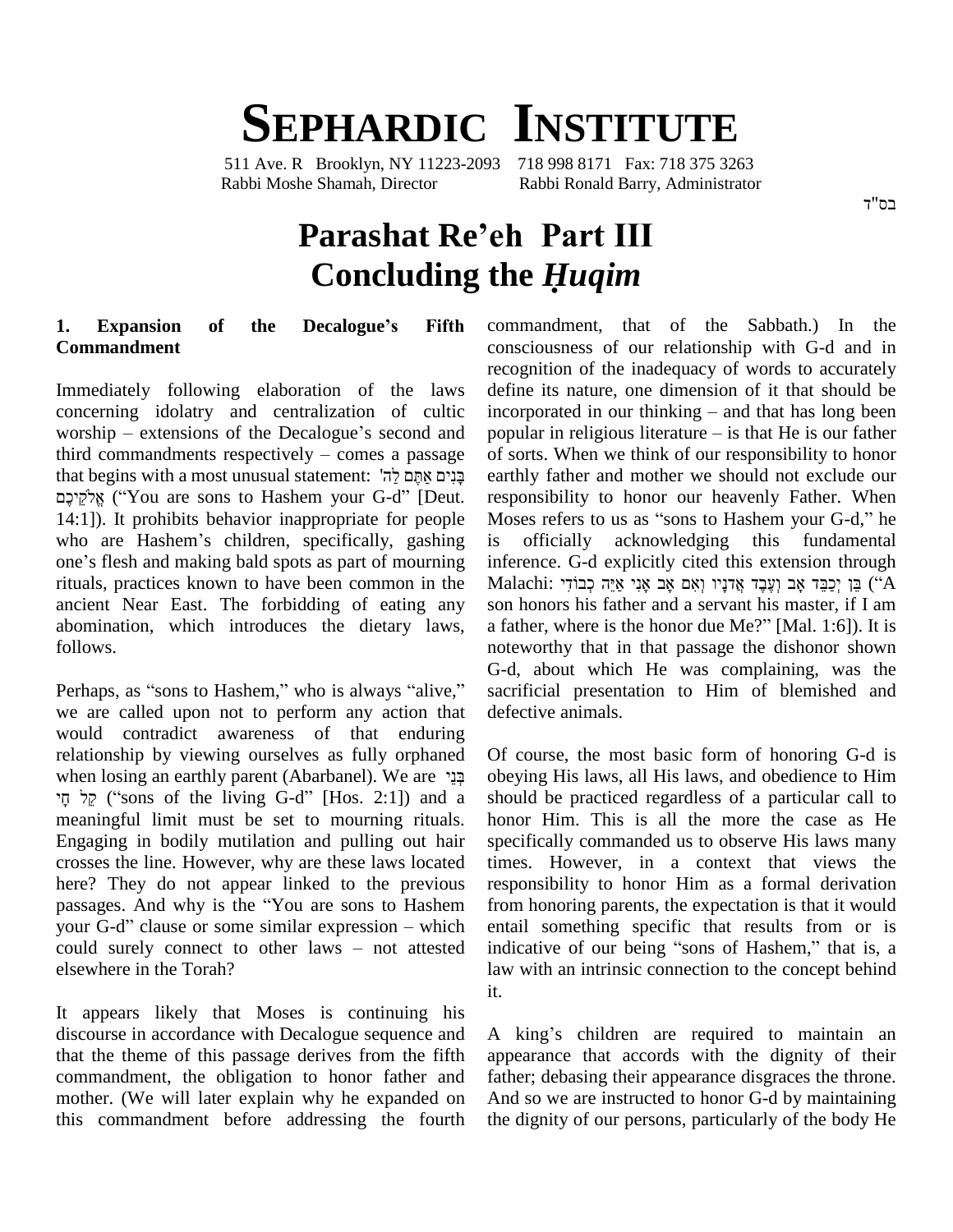entrusted to us. We are not to mutilate or disfigure it; rather, we are to recognize that there is sanctity and great potential inherent in it and that its desecration reflects negatively on G-d, indeed, it violates a fundamental aspect of His creation. The underlying principle is associated with the concept of man being the bo<br>created in the image of G-d (Gen. 1:27). Although that bodily<br>"image" is surely not to be taken in a corporeal sense, the Le in the representative dimension the human body is to be respected as a reflection of the divine image. In this respect, the body, the carrier of our life, is the closest the law could get to our deeper reality.

This notion is highlighted in a verse later in Deuteronomy. A man guilty of capital punishment who had been put to death and placed to hang must be Beuteronomy. A man guilty of capital punishment the S<br>who had been put to death and placed to hang must be conta<br>buried the very same day, קיצְלָת אֱלֹקִים תָּלוֹי, sinks who had been put to death and placed to hang must be<br>buried the very same day, פִי קַלְלַת אֱלֹקִים תָּלוּי<br>for a li hanging corpse is an indignity to G-d" [Deut. 21:23]). *Qilelat* is the antonym of *kabod* (honor). This one's relationship with G-d, "a Sabbath to Hashem." statement teaches that human bodily indignity is, in a way, also divine indignity. Self-mutilation and statement teaches that human bodily indignity is, in a Acc way, also divine indignity. Self-mutilation and imm<br>imposing bald spots on one's head fit right into this com category. Example of the category.<br>
In addition to presenting "You are sons to Hashem human re

Dec<br>In addition to presenting "You are sons to Hashem hum<br>your G-d" as the explanation for these laws, Moses hone In addition to presenting "You are sons to Hashem humar your G-d" as the explanation for these laws, Moses honor adds, "Because you are a nation holy to Hashem your your your G-d" as the explanation for these laws, Moses honoring G-d inherent in "You are sons to Hashem adds, "Because you are a nation holy to Hashem your g-d," even though derived from the fifth  $G-d''$  (14:2). Similarly, concerning the obligation to bury the hanging corpse that day, the explanation "for  $G-d''$  (14:2). Similarly, concerning the obligation to combury the hanging corpse that day, the explanation "for first a hanging corpse is an indignity to  $G-d''$  continues Him bury the hanging corpse that day, the explanation "for first to a hanging corpse is an indignity to G-d" continues Him.<br>with further elucidation: "and you should not defile comm your land which Hashem your G-d is giving you as a with further elucidation: "and you should not defile<br>your land which Hashem your G-d is giving you as a<br>possession" (21:23). The indignity to the Deity inherent in the hanging human corpse is also a Him with an application of "You are sons to Hashem" violation of His trust in not keeping the land that He granted to Israel holy, just as self-mutilation violates the sanctity of the body that He entrusted to each human being.\*

After mentioning that Israel is a holy nation to G-d, Moses adds that G-d chose Israel to be His treasured The propple. These are associated concepts that reinforce tithes Israel's responsibility to comport with the three people. These are associated concepts that reinforce consciousness of being in a close relationship with G-d.

The dietary laws follow (14:3-21). Being that a firstbc<br>The dietary laws follow (14:3-21). Being that a chapte<br>culture's diet often has a profound relationship with add se The dietary laws follow (14:3-21). Being that a chap<br>culture's diet often has a profound relationship with add<br>its fundamental orientation in life, the Torah's crea

regulations of permissible and prohibited creatures is linked with Israel's status as a nation holy to G-d (see our study on *Parashat Shemini Part III*). Eating what is defined as an abomination and partaking of food that lacks the requisite criteria to be acceptable defiles the body; the dietary laws are thus closely linked with bodily dignity and sanctity. Toward the conclusion of the Leviticus dietary law regulations that parallel in large part our Deuteronomy passage, Hashem asserts: You shall sanctify yourselves and be holy for I am holy. Do not defile yourselves with any swarming "You shall sanctify yourselves and be holy for I a<br>holy. Do not defile yourselves with any swarmis<br>creature that swarms on the earth" (Lev. 11:44).

In the Decalogue, honoring parents comes fifth while the Sabbath comes fourth. Although the Sabbath law contains a significant demand for social justice that links it to the interpersonal realm and the later<br>commandments, its basic formulation is focused on<br>one's relationship with G-d, "a Sabbath to Hashem." commandments, its basic formulation is focused on Accordingly, its location in the Decalogue immediately following the first three G-d-centered commandments is eminently understandable. Honoring parents follows the Sabbath in the Decalogue as it begins the transition to the sphere of human relationships. However, the concept of Decalogue as it begins the transition to the sphere of<br>human relationships. However, the concept of<br>honoring G-d inherent in "You are sons to Hashem your G-d," even though derived from the fifth commandment, is thematically a continuation of the first three commandments that focus more directly on Him. Honoring G-d smoothly connects to the third commandment that prescribes reverence for His name, which also is a form of honoring Him. Consequently, in our context of derivation and extension, honoring which also is a form of honoring Him. Consequently,<br>in our context of derivation and extension, honoring<br>Him with an application of "You are sons to Hashem your G-d" is understandably elaborated before the extension of the Sabbath commandment.

#### **2. Completing Unfinished Business** –  $Ma^t$ *aser* and *Bekhor*

The passage prescribing the regulations for the annual tithes follows (Deut. 14:22-27). Before turning to the three festivals, which as we shall soon see were presented as extensions of the Sabbath commandment, Moses digressed to expand on topics (tithes and firstborn animals) that were briefly mentioned in chapter 12 but not elaborated there. As he intended to add several passages to the discussion of those topics, creating a substantial subsection in itself, he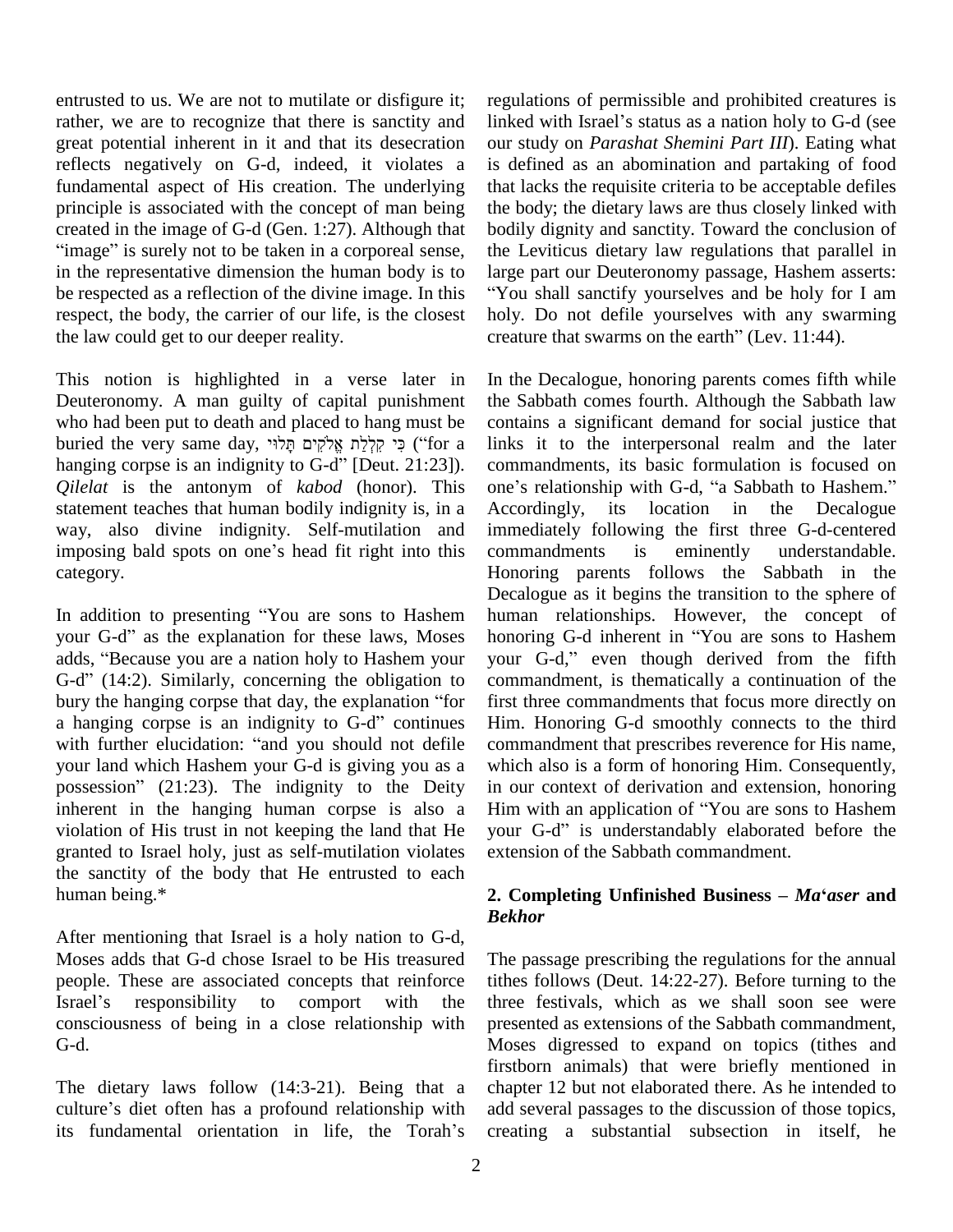postponed addressing them until an appropriate subject break. The time had now come for that.

The listing of items that were required to be brought to the central sanctuary in chapter 12 began with the The listing of items that were required to be brought pe<br>to the central sanctuary in chapter 12 began with the hi<br>standard animal sacrifices (יֹקְמֵיכֶם וְזִבְחֵיכֶם (יֹאֲמָיֹלָם (יֹאֲמִיכָם) with the standard animal sacrifices עוֹלְתֵיכֶם וְזִבְחֵיכֶם ("your burnt offerings and your regular sacrifices"); what had to be said about them was completed in that chapter. Next on that list is אֲעָשׂרתֵיכֶם ("your tithes"), specifically referring to tithes of grains, wine and oil (12:17), a subject that was not provided the elucidation it required at that point. Moses now prescribed details and expanded the discussion regarding tithes. He attached to this discussion a remarkable series of passages unique in the literature of the ancient world for the vision that underlies them as well as the social for the poor." In the third and sixth years of the sevenjustice legislation they contain.

The one other item from the list in chapter 12 upon which Moses had not previously elaborated, but chose The one other item from the list in chapter 12 upon<br>which Moses had not previously elaborated, but chose<br>to do so at this point, is *bekhor* ("firstborn" animals). which Moses had not previously elaborated, but chose for to do so at this point, is *bekhor* ("firstborn" animals). ce In chapter 12 *ma* aser and *bekhor* appear several ye to do so at this point, is *bekhor* ("firstborn" animals). centra<br>In chapter 12  $ma^taser$  and *bekhor* appear several year low<br>times in the same verse – in 12:17 they head adjoining tithe phrases. Accordingly, all the linked subjects times in the same verse  $-$  in 12:17 they head adjoining<br>phrases. Accordingly, all the linked subjects<br>introduced in chapters  $14-15$  are inserted between these two so that the aggregate comprises an identifiable, self-contained subsection beginning with tithes and concluding with firstborn animals.

The tithes referred to here are distinct from what was described in Numbers 18:21-24. There, the Levites were granted ten percent of the produce of the non- Levites as their portion in exchange for their sanctuary service and consequent exclusion from receiving a share in the distribution of land. The sages termed the of se Subsequenties and consequent exclusion from receiving a Discusshare in the distribution of land. The sages termed the of se<br>Numbers tithe *ma*<sup>\*</sup>*aser rishon* ("first tithe") and the the set one that appears in our Deuteronomy pericope Numbers tithe *ma*<sup>*caser rishon* ("first tithe") and the one that appears in our Deuteronomy pericope *ma*<sup>*caser sheni* ("second tithe"). The latter was for the</sup></sup> landowner and his household to eat when visiting the central sanctuary.

Our passage describes visiting the sanctuary as a the g<br>Our passage describes visiting the sanctuary as a brings<br>major religious experience of great vsalue, "that you an ong Our passage describes visiting the sanctuary as a brings. The goal – utopian to be sure, but nevertheless major religious experience of great vsalue, "that you an ongoing goal – is that there shall not be any poor in shou (Deut. 14:23). Since significant quantities of crops were involved, and since it was often difficult to transport them, the Torah provided an expedient solution. The landowner was permitted to redeem the produce with silver that would be exchanged for food

when at the sanctuary. The landowner, who would usually arrive at the sanctuary with a considerable quantity of silver, given that the tithe is almost ten percent of his annual produce, is encouraged to spend his silver on whatever foodstuff his heart desires and be joyous together with his household. He is also instructed to share his bounty with the needy Levite of his hometown, presumably including the latter's family, whom he is expected to have accompany his family on the pilgrimage. Deuteronomy generally speaks of Levites as a category of the poor. The single cultic sanctuary would be limited in the number of Levites it could provide service for. Levites it could provide service for.<br>Following the yearly tithe comes the triennial "tithe

Following the yearly tithe comes the triennial "tithe for the poor." In the third and sixth years of the sevenyear agricultural cycle the landowner separates ten percent of his produce for the needy. This ten percent is in place of the tithe that in other years is designated for the landowner and his household to be eaten at the central sanctuary. Since the needy require food all year long wherever they are located, the eating of this tithe is exempted from the law of centralization. Nevertheless, in Deuteronomy 26:13 it is termed *qodesh* ("holy"). Perhaps it was considered holy by dint of its being that which is officially designated for the poor. Apparently, it is presumed that this produce, together with the other obligations to the indigent, could suffice them for three or four years. It appears that a regional administrative system providing storage and distribution on behalf of the recipients was anticipated.

Discussion of tithe for the poor prompts a discussion of several other topics relevant to the needy. Next is the seventh year release of debts. An individual who was pressed to borrow and was unable to repay by the seventh year (a fixed calendar year for all) is to be given an opportunity to make a fresh start; accordingly, his debt is released. Moses expounded on the great divine blessing that practicing this law brings. The goal – utopian to be sure, but nevertheless the great divine blessing that practicing this law an ongoing goal  $-$  is that there shall not be any poor in the land.

The next passage contains the natural corollary to the above. Potential lenders should be favorably disposed to providing loans to the poor, a disposition which requires the faith and discipline of accepting the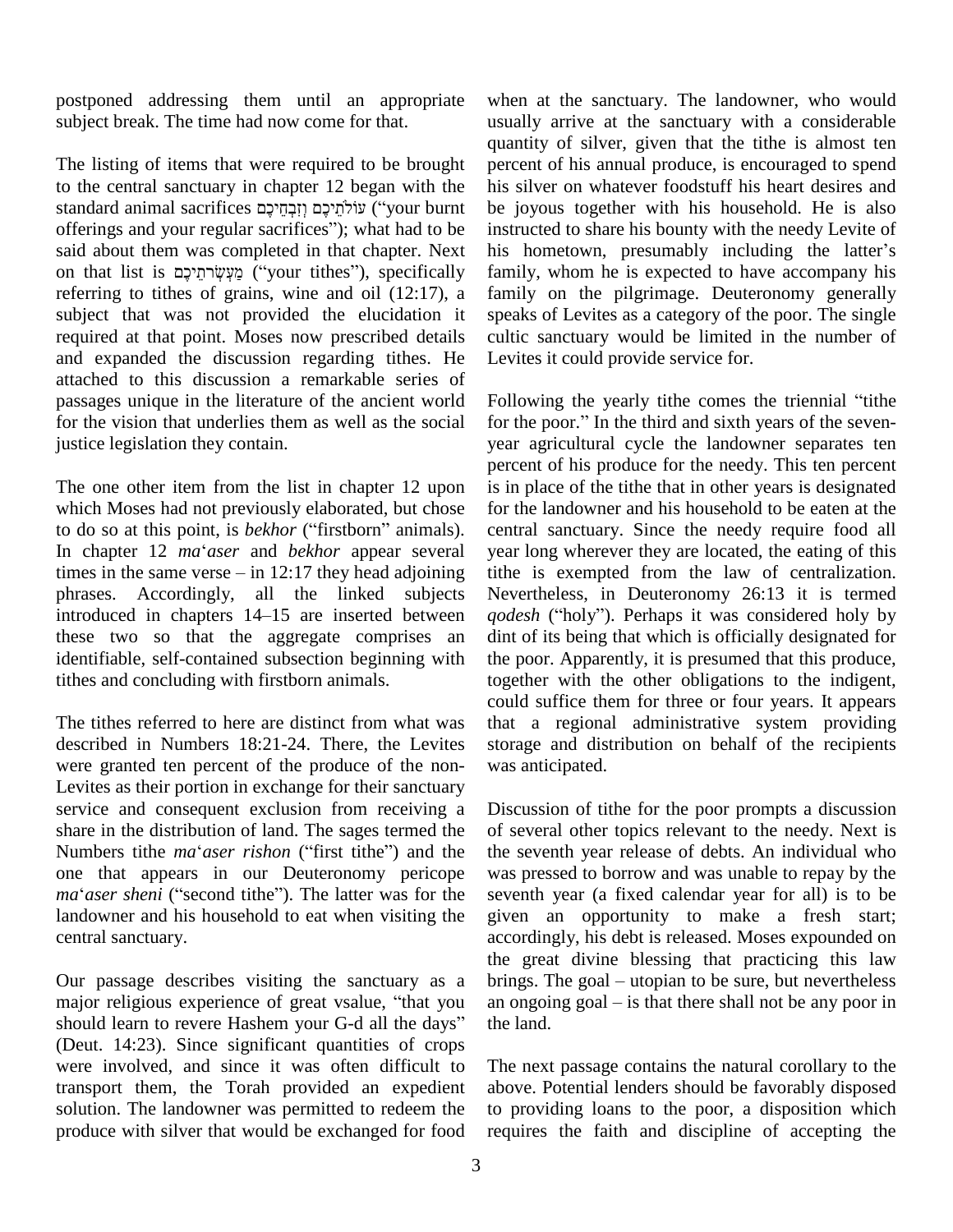possibility of the seventh year release of debts arriving before repayment was made. This is especially the our c<br>case when the request for a loan is close to the seventh that<br>year. Moses addresses that possibility: "Beware lest Deute case when the request for a loan is close to the seventh case when the request for a loan is close to the seventh that<br>year. Moses addresses that possibility: "Beware lest Deu<br>you have a base thought, saying, 'The seventh year is expo year. Moses addresses that possibility: "Beware lest Deutes<br>you have a base thought, saying, 'The seventh year is expour<br>approaching...' so that your eye looks miserly upon you have a base thought, saying, 'The seventh year is expandence approaching...' so that your eye looks miserly upon your needy kinsman ... give, give him and let your Ch heart not feel distressed in giving him, for because of doings and undertakings<sup>î</sup> (15:9-10). Of course, in this Hashem your G-d will bless you in all your such cases the lender may choose to engage in charity, plain and simple. (In a later time, to ensure the the Sabbath"). The Passover passage closes (16:8) availability of loans to the needy, Hillel the Elder established the *perozbol*, effectively suspending the seventh-year release of loans for creditors who chose that option. For further discussion, see our study on *Parashat Behar Part II*.)

The seventh-year release of slaves follows. This seventh year is after six years of labor. In addition to the slave gaining his freedom, the master is required seventh year is after six years of labor. In addition to<br>the slave gaining his freedom, the master is required G<br>to grant him a significant "bonus," from "your flock, the slave gaining his freedom, the master is required G-d; dto grant him a significant "bonus," from "your flock, "Six dyour threshing floor and your winepress," recognizing sabbat the blessings G-d has bestowed upon him. He is asked your threshing floor and your winepress," recognizing<br>the blessings G-d has bestowed upon him. He is asked<br>to remember the slavery in Egypt and G-d's wondrous redemption.

Concluding the digression, Moses explicates the case of firstlings of cattle and flock, which must be sacrificed annually at the central sanctuary (15:19-23). This supplements the law given in Numbers 18:17-18 literar<br>and Exodus 22:29. With the conclusion of the must<br>*ma*<sup>\*</sup>*aser-bekhor* subsection, Moses' "return" וי צְצֶרֶת and Exodus 22:29. With the conclusion of the must be eaten is subsumed within the next phrase, discussion to aspects of the third commandment expansion is completed. The two cases of the seventh year releases may also have been intended to sevent foreshadow and introduce the upcoming discussion, sevent an expansion of the fourth commandment – that of the as wi foreshadow and introduce the upcoming discussion, an expansion of the fourth commandment – that of the as with what follows. The extra in  $r =$  is a seventh-day (the Sabbath) – in the regulations of the modification from the  $r = r$  of the corresponding three festivals.

#### **3. Expansion of the Fourth Commandment**

The festivals, being that they are sanctifications of periodic days dedicated to G-d, are conceptually associated with the Sabbath. Indeed, in Leviticus 23, in the pericope that contains the explication of all the special days of the year, the Sabbath is first. In addition, the motif of the number seven that is

intrinsic to the Sabbath appears in all three festivals of our chapter. But it is the multiple literary associations that finally compel acknowledgement that these expounding the Decalogueí<sup>s</sup> Sabbath pronouncement. Deuteronomy festival passages were formulated as

Chapter 16 begins with the festival of Passover. It **Chapter 16 begins with the festival of Passover. It**<br>in with a rare and most unusual clause שֲׁמוֹר אֶת er 16 begins with the festival of Passover. It<br>with a rare and most unusual clause שְׁמוֹר אֶת<br>("Observe the month of the new-grain"). opens with a rare and most unusual clause שְׁמוֹר אֶת (''Observe the month of the new-grain'').<br>This is reminiscent of the fourth commandment's הַלָּשׁ הֲאֲבִיב ("Observe the month of the new-grain"). This is reminiscent of the fourth commandment's with a striking literary parallel to the Sabbath formulation in the Decalogue (Deut. 5:13, 14). It contains almost identical sentence structure and a number of identical words and phrases signaling the intention to create a replication of the Sabbath verses but substituting Passover concepts for Sabbath ones. In our context it states: "Six days you shall eat *matzot* and on the seventh day an *asseret* to Hashem your In our context it states: "Six days you shall eat *matzot* and on the seventh day an *asseret* to Hashem your G-d; do not perform work." In the Decalogue it reads: nd on the seventh day an *asseret* to Hashem your<br>5-d; do not perform work." In the Decalogue it reads:<br>Six days you shall work ... and the seventh day is a sabbath to Hashem your G-d; do not perform any "Six days you shall work ... and the seventh day is a sabbath to Hashem your G-d; do not perform any work." But remarkably, after mandating the eating of *matzot* for seven days earlier in our passage (v. 3), the final verse (v. 8), in order to parallel the Sabbath matzot for seven days earlier in our passage (v. 3), the final verse (v. 8), in order to parallel the Sabbath passage, states "Six days you shall eat *matzot*." How is this to be understood in *peshat*?

The explanation seems to be that Moses brought a rare literary device to bear. The seventh day that *matzot*<br>must be eaten is subsumed within the next phrase,<br>וּבֵיּוֹם הַשְּׁבִיעִי עֲצָרֶת ('and on the seventh day, *asseret*''). The meaning is, <sup>ì</sup>Six days eat *matzot* and also on the וּבַיּוֹם הַשְּׁבִיעִי עֲצֶרֶת ("and on the seventh day, *asseret"*).<br>The meaning is, "Six days eat *matzot* and also on the seventh day [eat *matzot*]." In addition, "and on the The meaning is, "Six days eat *matzot* and also on the seventh day [eat *matzot*]." In addition, "and on the seventh day it is *asseret*." The phrase "and on the seventh day [eat *matzot*]." In addition, "and on the seventh day it is *asseret*." The phrase "and on the seventh day" can be read with what precedes as well seventh day it is *asseret*." The phrase "and on the seventh day" can be read with what precedes as well as with what follows. The extra יִבְיּוֹם in וּבַיוֹם is a<br>modification from the יְוֹם הַשְּׁבִיעָי<br>Sabbath phrase of יְוֹם הַשְּׁבִיעָי, thereby implying this modification from the יְיוֹם <sub>ו</sub>ָלוֹם of the corresponding<br>Sabbath phrase of יְיוֹם הַשֶּׁבִיעִי, thereby implying this<br>continuity of "and on" with the eating *matzot* on the Sabbath phrase of יוֹם הַשְּׁבִיעִי, thereby implying this continuity of "and on" with the eating *matzot* on the six previous days. In the Sabbath formulation, the continuity of "and on" with the eating *matzot* on the six previous days. In the Sabbath formulation, the יְהֻשְׁבִיעִי<br>יְשָׁבִיעִי, is a phrase that calls for complete separation of the seventh day from the previous six.

קי<br>In addition, the יָכָל (''all'') that amplifies the קילְאּכָה h addition, the כָל (''all'') that amplifies the מְלָאכָה<br>(''work'') in the Sabbath passage, prohibiting ''all'' work, is here omitted, where it merely states לֹא תַעֲשֶׂה